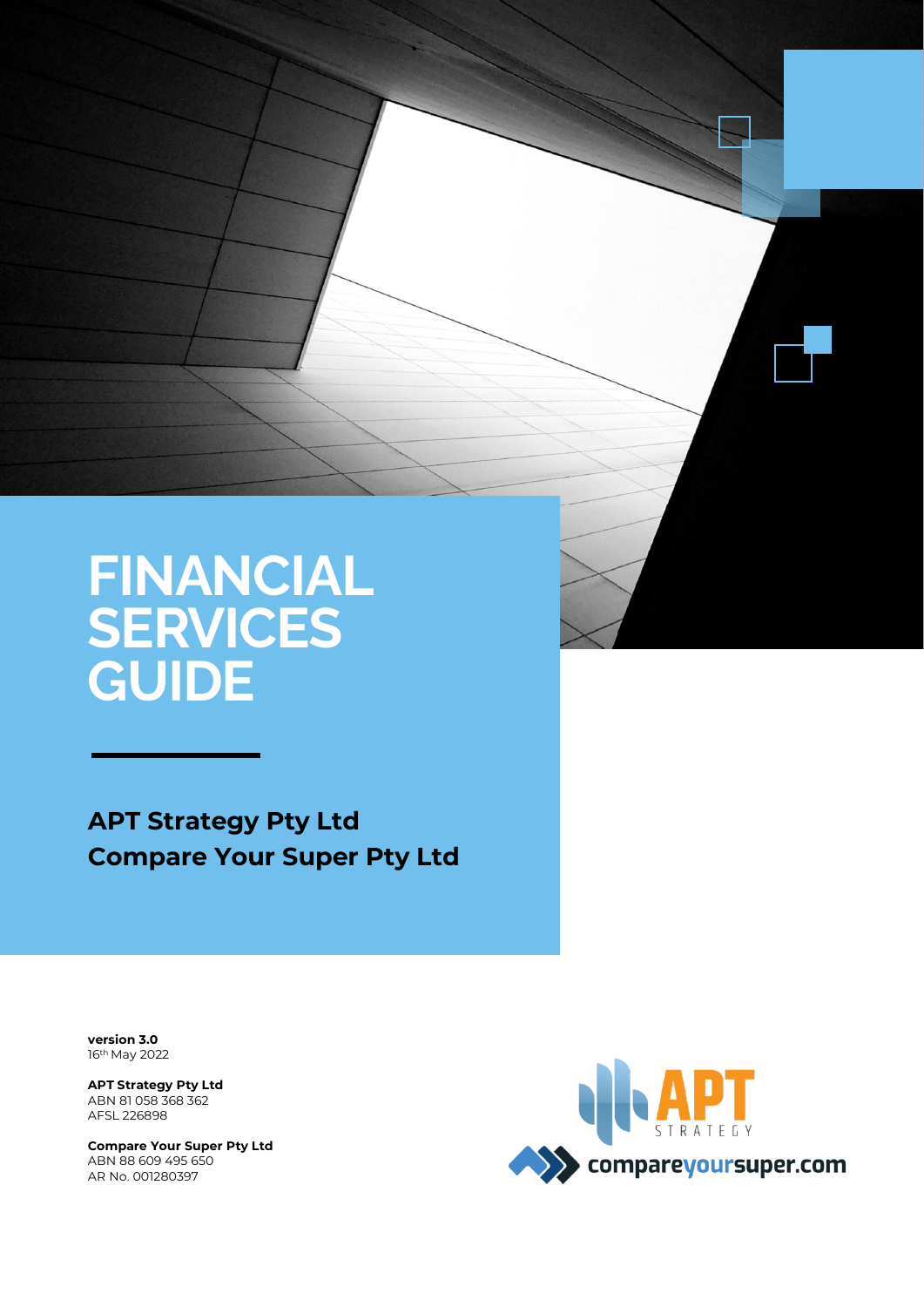

# **IMPORTANT INFORMATION**

## **1. Purpose**

This Financial Services Guide (FSG) is issued by APT Strategy Pty Ltd ACN 058 368 362, Australian financial services (AFS) Licence No. 226898 (APT STRATEGY), and its Authorised Representative, Compare Your Super Pty Ltd ACN 609 495 650, Authorised Representative No. 001280397(CYS) (collectively, "we", "us" or "our"), to assist you in deciding whether to use any of the financial services we provide.

The purpose of the FSG is to inform you:

- (i) of the services we offer;
- (ii) how you can contact us;
- (iii) how we and our advisers are remunerated; and
- (iv) how we deal with client complaints.

Unless you will receive advice directly from us, this document should be read in conjunction with the Adviser Profile, which will form part of, and be provided with, this FSG.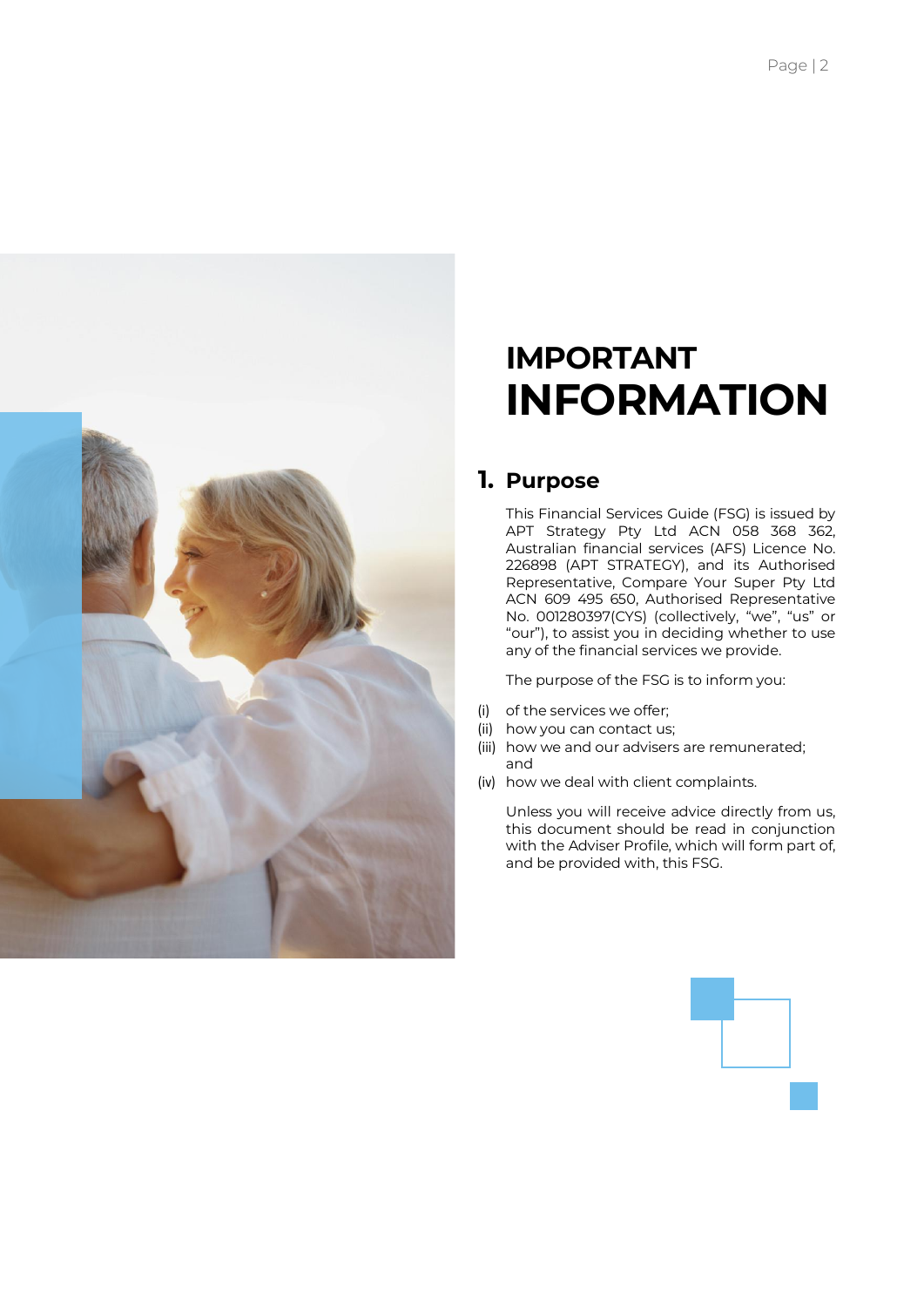## **2. Other documents you may receive**

### **a. Statement of advice**

If you have been provided with personal advice, we will confirm our recommendations in writing, so that you can make an informed decision about the suitability of the advice to you. These recommendations are contained in a written statement of advice (SOA) and will be provided to you.

### **b. Record of advice**

A record of advice (ROA) will be used to record any personal advice we provide to you where:

- (i) we are providing you with ongoing, or subsequent advice; and
- (ii) your personal circumstances have not changed.

The ROA will be added to your file and is available to you upon written request within seven years. If you have not received a ROA from us, or you require a copy, you may request a copy of the ROA by contacting us on any of the contact details set out on section 3 of this FSG.

## **c. Product disclosure statement**

Where we are providing you advice in relation to a product which requires disclosure under the Corporations Act 2001 ("Act"), we will provide you with a Product Disclosure Statement (PDS) which contains general information about an investment in the product including:

- (i) the terms and conditions for an investment in the product;
- (ii) any significant risks associated with holding an investment in the product; and
- (iii) information about the cost of an investment in the product.

# **3. Contact Details**

We can be contacted as follows:

#### **APT Strategy Pty Ltd**

ACN 058 368 362 AFS Licence No. 226898

Post: Level 54 111 Eagle St Brisbane QLD 4000 Email: admin@aptstrategy.com.au Web: www.aptstrategy.com.au

#### **Compare Your Super Pty Ltd**

Registered office: Level 15, Corporate Centre One, 2 Corporate Court, Bundall QLD 4217 Email[: admin@compareyoursuper.com](mailto:admin@compareyoursuper.com) Web: [www.compareyoursuper.com](http://www.compareyoursuper.com/)

## **4. Financial services APT STRATEGY is licensed to provide**

(a) APT STRATEGY is authorised to provide financial product advice to retail clients in respect of the following classes of financial products:

- (i) deposit and payment products;
- (ii) debentures, stocks, or bonds issued by a government;
- (iii) interests in managed investment schemes, including investor directed portfolio services (IDPS);
- (iv) life products;
- (v) retirement savings accounts products;
- (vi) securities; and
- (vii) superannuation.

(b) APT STRATEGY is authorised to deal in a financial product for retail clients, by applying for, acquiring, varying, or disposing of a financial product on behalf of another person in respect of the following classes of financial products:

- (i) deposit and payment products;
- (ii) debentures, stocks, or bonds issued by a government;
- (iii) interests in managed investment schemes, including IDPS;
- (iv) life products;
- (v) retirement savings accounts products;
- (vi) securities; and
- (vii) superannuation.

#### **Authorised Representatives**

CYS is authorised (Authorised Representative Number 001280397) to provide general advice to retail clients in relation to the following financial products:

- (a) basic deposit products
- (b) interests in managed investment schemes including investor directed portfolio services (IDPS), and
- (c) superannuation.

# **5. Fees, charges and commissions**

## **Fees and commissions**

APT STRATEGY receives a monthly fee from the Authorised Representatives to meet its fixed and variable costs as well as meeting its fiduciary obligations as an AFS Licensee which includes having a professional indemnity insurance.

APT STRATEGY may also receive a Licensee Administration Fee (LAF) which your Adviser may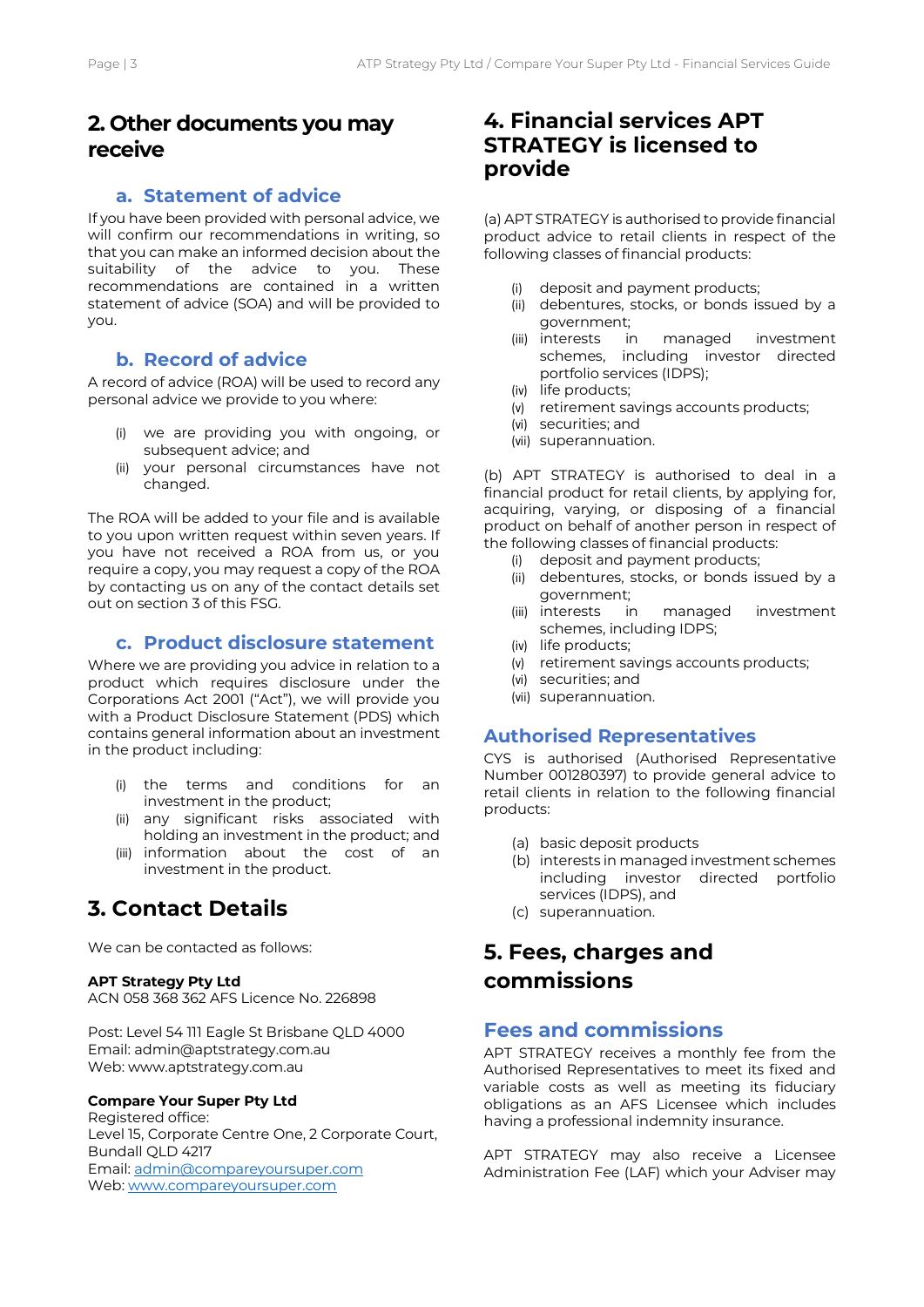include in your product recommendations. This is a fee paid to APT STRATEGY to assist with the operating costs of the licence. The LAF will be fully disclosed in your advice document prior to you proceeding with any recommendations.

Advisers may be remunerated by fee for service, commission, or a combination of the two. Details of an Adviser's remuneration (including remuneration payable to CYS) are set out in their individual Adviser Profile. Further details will be provided on request.

We may enter into transactions with and use the services of any related parties for which we may pay fees and/or commissions. These fees/commissions will be paid by APT STRATEGY or CYS and there will be no additional cost to you for such fees and/or commissions paid.

Except for the fees referred to above, no director, related entity, nor associate of APT STRATEGY nor CYS receives any remuneration or benefits as a result of the provision of any financial product advice to you.

## **Other benefits**

We may receive non-monetary benefits from product providers and other similar parties in specific circumstances such as:

- (a) the benefit has a genuine education or training purpose and is relevant to providing financial product advice; and/or
- (b) the benefit consists of the provision of information technology software or support and is related to the provision of financial product advice in relation to the financial products issued or sold by the benefit provider.

You may request particulars of any benefits payable to APT STRATEGY, CYS, or your Adviser, in respect of a particular product or service, however, we will not account to investors for any amounts or benefits received and retained, if in the reasonable opinion of APT STRATEGY, it is not possible to quantify in dollar terms the extent of any such monetary and/or non-monetary benefits.

If you receive personal advice, more detailed information about fees, commissions and other benefits payable will be contained in/or with your SOA.

## **6. Insurance**

Under the Act and regulations made under that Act, APT STRATEGY, as the holder of an AFS licence, is required to have professional indemnity insurance that is adequate, having regard to the nature of our business and the potential for compensation claims.

APT STRATEGY has insurance policies in place which cover professional indemnity. APT STRATEGY is satisfied with the adequacy of its insurance coverage, and that it meets the requirements of the Act. The cover available to APT STRATEGY extends to include losses arising from the conduct of former employees or representatives of APT STRATEGY (which occurred during their employment with, or service for APT STRATEGY) as if those persons were still employed by, or were still representatives of, APT STRATEGY.

The management reviews the insurance coverage and policies annually.

# **7. Conflicts of interest**

Potential conflicts may occasionally arise between the interests of investors, ourselves, our related parties and other parties (including service providers appointed by us).

We have statutory and common law fiduciary duties to manage conflicts of interest, and act in the best interests of investors, and if there is a conflict, give priority to investors' interests.

We have policies, procedures, and organisational arrangements in place to manage conflicts of interest

# **8. Your privacy**

The privacy of your information is important to us. In general, we collect your personal information to administer our client relationships. For further information on our privacy policy and information handling practices, please refer to our Privacy Policy Statement, which is available on our website, or by contacting us directly.

# **9. Further information**

This FSG contains general information about the financial services we provide. Please contact us if you require more information.

# **10. Providing instructions to us**

We require that you provide all instructions to us in writing, signed by you. Where your instructions are of a purely administrative nature, we will act in accordance with your instructions. Otherwise, we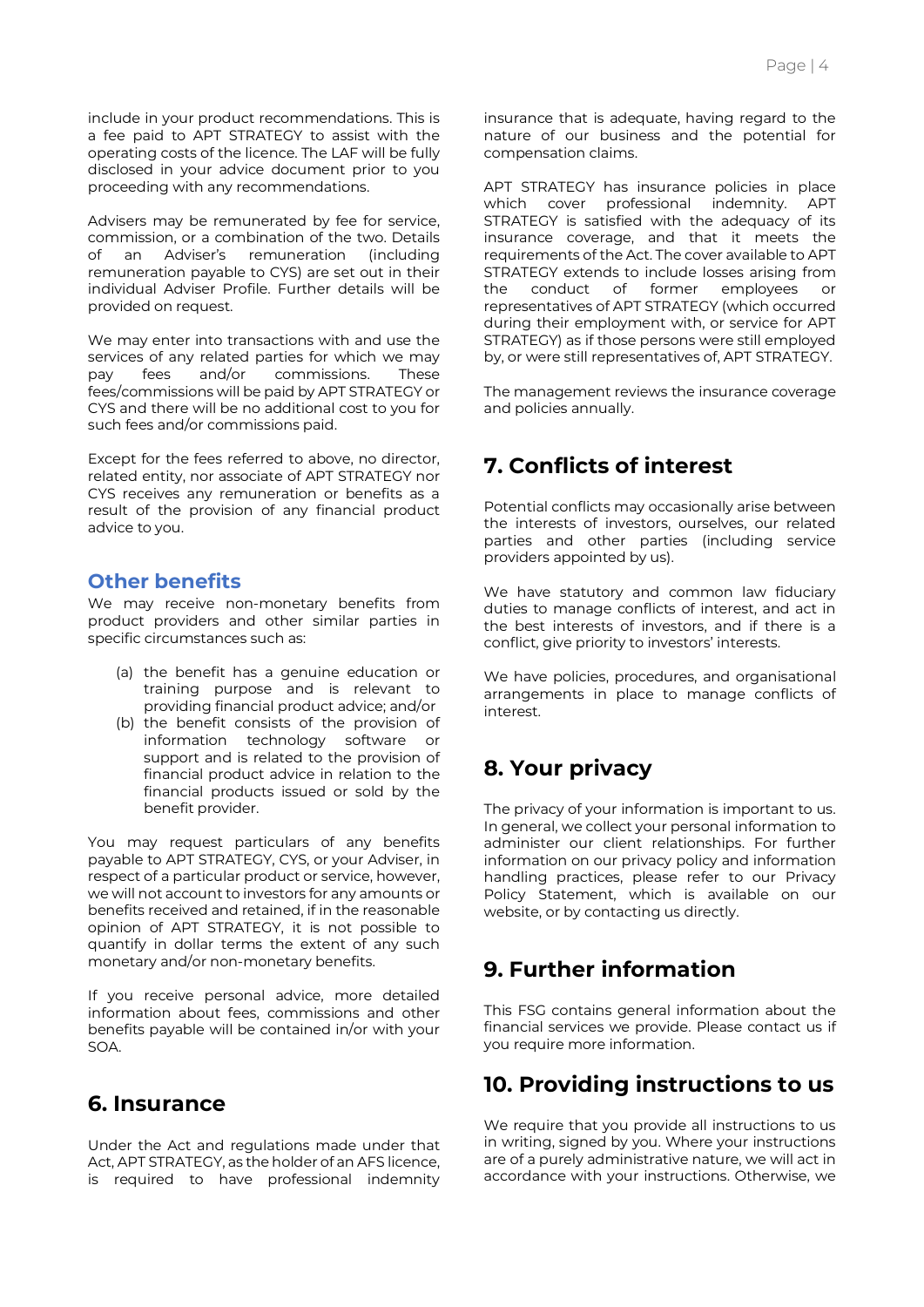will consider your instructions in accordance with our legal obligations.

# **11. Making a complaint**

The APT STRATEGY complaints handling process is designed to ensure that any concerns or feedback you may have are dealt with appropriately, promptly and fairly. Your concerns may be provided either verbally or in writing, in strict confidence, to the Complaints Officer, by following the procedure set out below.

## Step 1 **– Contact your Adviser**

Contact your Adviser and tell your Adviser about your complaint.

## Step 2 **– Contact the Complaints Officer**

If you did not deal with an authorised representative/Adviser (for example, because you dealt with APT STRATEGY directly), or if your complaint is not satisfactorily resolved within three days, then please contact APT STRATEGY's Complaints Officer on (07) 3012 6479 or put your complaint in writing and send it to us at: [admin@aptstrategy.com.au](mailto:admin@aptstrategy.com.au) or:

Attention: Complaints Officer APT Strategy Pty Ltd Level 54, 111 Eagle Street Brisbane QLD 4000

We will try to resolve your complaint quickly and fairly, and in any event, within 45 days of receipt of your complaint.

## Step 3 **– Australian Financial Complaints Authority (AFCA)**

If you still do not receive a satisfactory outcome, then you have the right to complain to AFCA on 1800 931 678, or by writing to:

Australian Financial Complaints Authority GPO Box 3, Melbourne, VIC 3001 [info@afca.org.au](mailto:info@afca.org.au) [www.afca.org.au](http://www.afca.org.au/)

APT STRATEGY is a member of this scheme (membership number 10167).

(b) The Australian Securities and Investments Commission also has a free call Infoline on 1300 300 630, which you may use to make a complaint and obtain information about your rights.

# **Adviser Profile – Part 2**

## **About Your Adviser Profile**

To assist you, our advisers are required to provide a Financial Services Guide ‐ Part 1 and an Adviser Profile ‐ Part 2, to you **prior** to providing any general financial product advice.

These documents provide you with information regarding the financial planning advice process and charging model used by the following:

- **Tasman Palk Bartlett** Authorised Representative No. 442101
- **Steven Ivanyi** Authorised Representative No. 1280670
- **Nathan Paul Kirkwood** Authorised Representative No. 1239804
- **Tome Bozov** Authorised Representative No. 1247504
- **Julian Wilson** Authorised Representative No. 1292684
- **Andrew Ross** Authorised Representative No. 1270878
- **Clifford Groenewald** Authorised Representative No. 1279107

Tas Bartlett, Steve Ivanyi, Nathan Kirkwood, Tome Bozov, Julian Wilson, Andrew Ross and Clifford Groenewald (the Advisers) are appointed by Compare Your Super Pty Ltd ACN 609 495 650 (CYS) with the consent of APT Strategy Pty Ltd ACN 058 368 362 AFS license no. 226898 (APT STRATEGY).

#### **The Advisers operate under Compare Your Super Pty Ltd Authorised Representative No. 001280397.**

If you have not yet received a copy of our Financial Services Guide ‐ Part 1, please ask your Adviser for a copy or contact APT STRATEGY head office.

## **About Compare Your Super**

CYS is an authorised representative (Authorised Representative Number 001280397 of APT STRATEGY and is authorised to provide general financial product advice only.

| <b>Address:</b> | Level 15, Corporate Centre ONE |
|-----------------|--------------------------------|
|                 | 2 Corporate Court              |
|                 | Bundall QLD 4217               |
| Postal:         | PO BOX 6556                    |
|                 | Gold Coast MC OLD 9726         |
| <b>Phone:</b>   | (07) 5591 9577                 |
|                 |                                |

Each Adviser may be contacted at the above address and phone number or via his/her individual details listed below.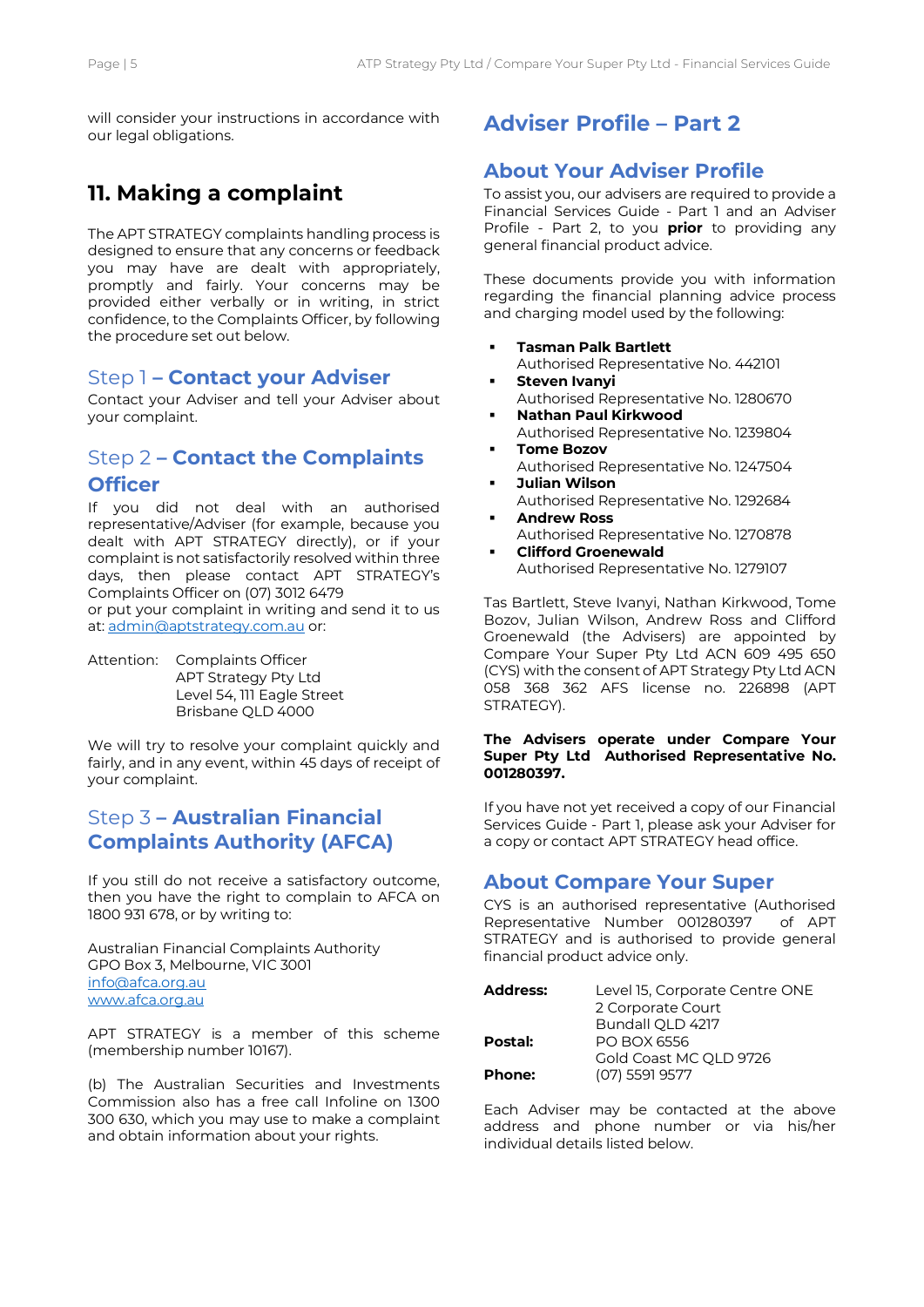## **About Your Adviser**



#### **Tas Bartlett**

Tas is a business executive that has been in the financial services industry for over 15 years. He is a director and shareholder of CYS. Tas holds a Diploma of Financial Services.

Authorised Representative No. 442101 Mobile: 0410 799 363 Email[: tas@compareyoursuper.com](mailto:tas@compareyoursuper.com)



**Steve Ivanyi** Steve holds a Diploma of Financial Services and is an employee of CYS.

Authorised Representative No. 1280670 Mobile: 0410 795 593 Email[: steve@compareyoursuper.com](mailto:steve@compareyoursuper.com)



#### **Tome Bozov**

Tome Is authorised to provide General Advice and is an employee of CYS.

Authorised Representative No. 1247504 Mobile: 0402 272 337 Email: [tomeb@compareyoursuper.com](mailto:tomeb@compareyoursuper.com)



#### **Nathan Kirkwood**

Nathan has extensive experience in the financial planning industry. He has spent over 14 years in the finance industry catering for a variety of clients and their financial needs.

#### Nathan:

- holds a Diploma in Financial Planning;
- is a Tax Financial Adviser; and
- is a member of the Tax Practitioners Board.

Authorised Representative No. 1239804 Mobile: 0416 743 527 Email: [nathan@compareyoursuper.com](mailto:nathan@compareyoursuper.com)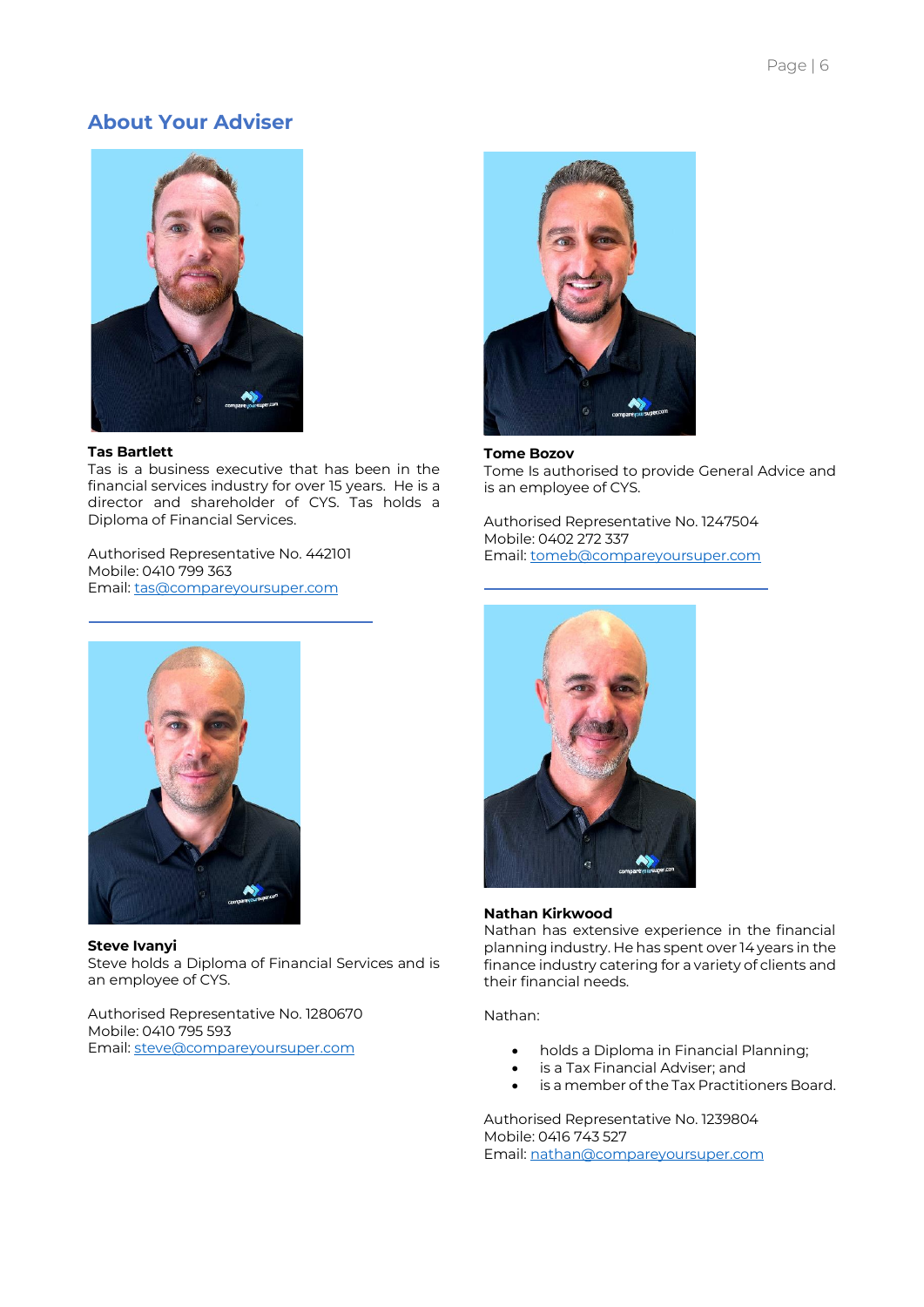

#### **Clifford Groenewald**

Clifford is authorised to provide General Advice and is an employee of CYS.

Authorised Representative No. 1279107 Mobile: 0426 275 141 Email: [clifford.g@compareyoursuper.com](mailto:clifford.g@compareyoursuper.com)



#### **Andrew Ross**

Andrew holds a Diploma of Financial Services and is an employee of CYS.

Authorised Representative No. 1270878 Mobile: 0420 437 600 Email: [andrewr@compareyoursuper.com](mailto:andrewr@compareyoursuper.com)



#### **Julian Wilson**

Julian is authorised to provide General Advice and is an Employee of CYS.

Authorised Representative No. 1292684 Mobile: 0402 329 581 Email: [julian.w@compareyoursuper.com](mailto:julian.w@compareyoursuper.com)

## **Financial Services Your Adviser Provides**

The Advisers are authorised to provide general advice to retail clients in relation to the following financial products:

- (a) basic deposit products<br>(b) interests in managed in
- interests in managed investment schemes including investor directed portfolio services (IDPS), and
- (c) superannuation.

### **Fees and Payments**

#### **Fee for service**

Where you are provided with general advice, a fixed fee of \$2,200 (inclusive of GST) will be payable by you and included on your investment application form. \$1,500 of this amount is received by your Adviser, in addition to a salary. No commissions are received by advisers of CYS.